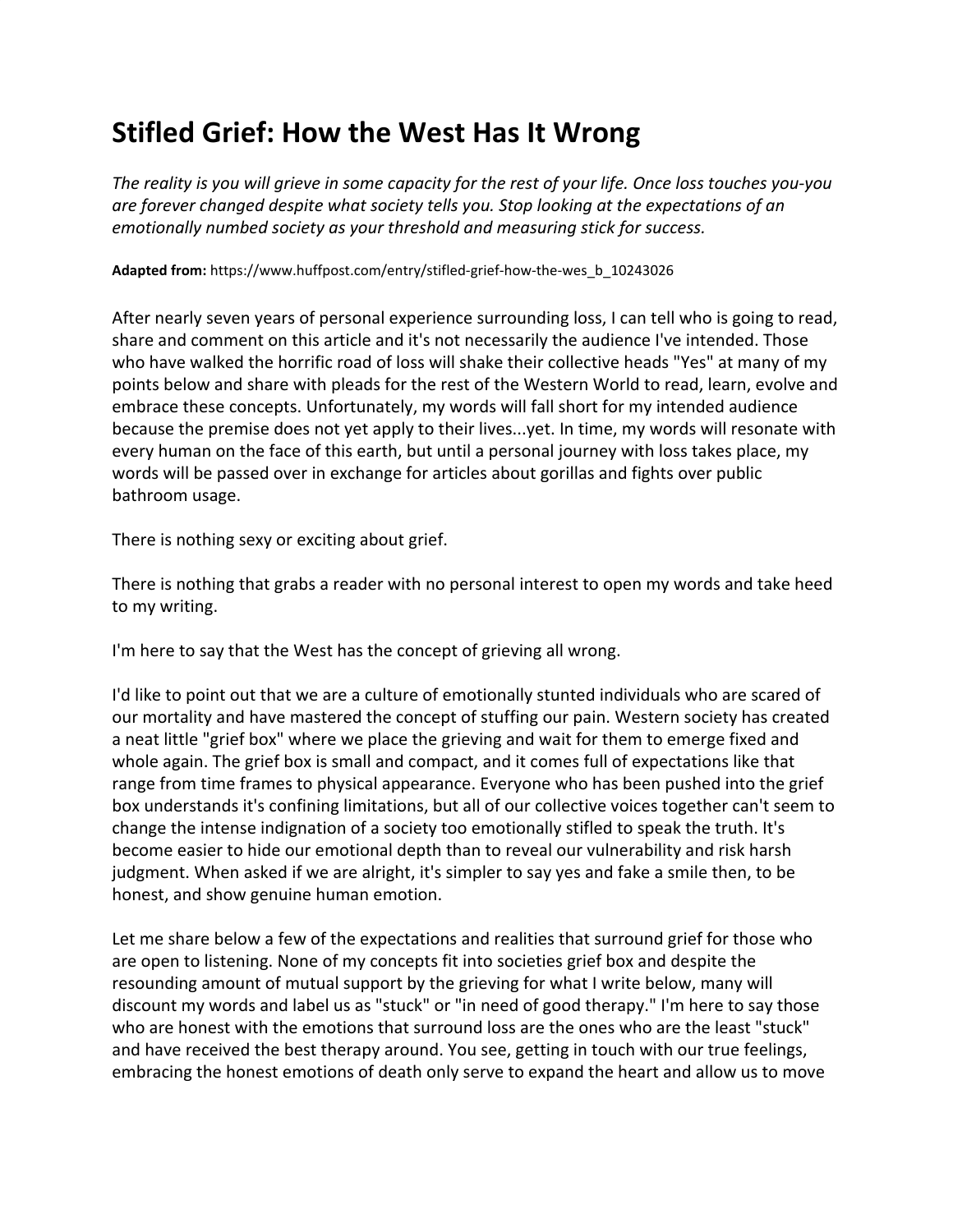forward in a genuine and honest way. Death happens to us all so let's turn the corner and embrace the truth behind life after loss.

**Expectation**: Grief looks a certain way in the early days. Tears, intense sadness, and hopelessness.

**Reality**: Grief looks different for every single person. Some people cry intensely, and some don't cry at all. Some people break down, and others stand firm. There is no way to label what raw grief looks like as we all handle our loss in different ways due to different circumstances and various life backgrounds that shape who we are.

**Expectation**: The grieving need about a year to heal.

**Reality**: Sometimes grief does not even get started till after the first year. I've heard countless grieving people say year two is harder than year one. There is the shock, end of life arrangements and other business matters that often consume the first year and the grieving do not have the time actually to sit back and take the time to grieve. The reality is there is no acceptable time frame associated with grief.

**Expectation**: The grieving will need you most the first few weeks.

**Reality**: The grieving are flooded with offers of help the first few weeks. In many cases, helping the grieving six months or a year down the line can be far more helpful because everyone has returned to their lives and the grief stricken are left to figure it out alone.

**Expectation**: The grieving should bury the dead forever. After a year, it is uncomfortable for the grieving to speak of their lost loved one. If they continue to talk about them, they are stuck in their grief and need to "move on."

**Reality**: The grieving should speak of the dead forever if that's what they wish to do. When someone dies, that does not erase the memories you made, the love you shared and their place in your heart. It is not only okay to speak of the dead after they are gone, but it's also a healthy and peaceful way to move forward.

**Expectation**: For the widowed - If you remarry you shouldn't speak of your lost loved one otherwise you take away from your new spouse.

**Reality**: You never stop loving what came before, and that does not in any way lessen the love you have for what comes after. When you lose a friend - you don't stop having friends, and you love them all uniquely. If you lose a child and have another, the next child does not replace or diminish the love you had for the first. If you lose a spouse, you are capable of loving what was and loving what is....one does not cancel out or minimize the next. Love expands the heart, and it's okay to honor the past and embrace the future.

**Expectation**: Time heals all wounds.

**Reality**: Time softens the impact of the pain, but you are never completely healed. Rather than setting up false expectations of healing let's talk about realistic expectations of growth and forward movement. Grief changes who you are at the deepest levels and while you may not forever be in an active mode of grief you will forever be shaped by the loss you have endured.

**Expectation**: If you reflect on loss beyond a year you are "stuck."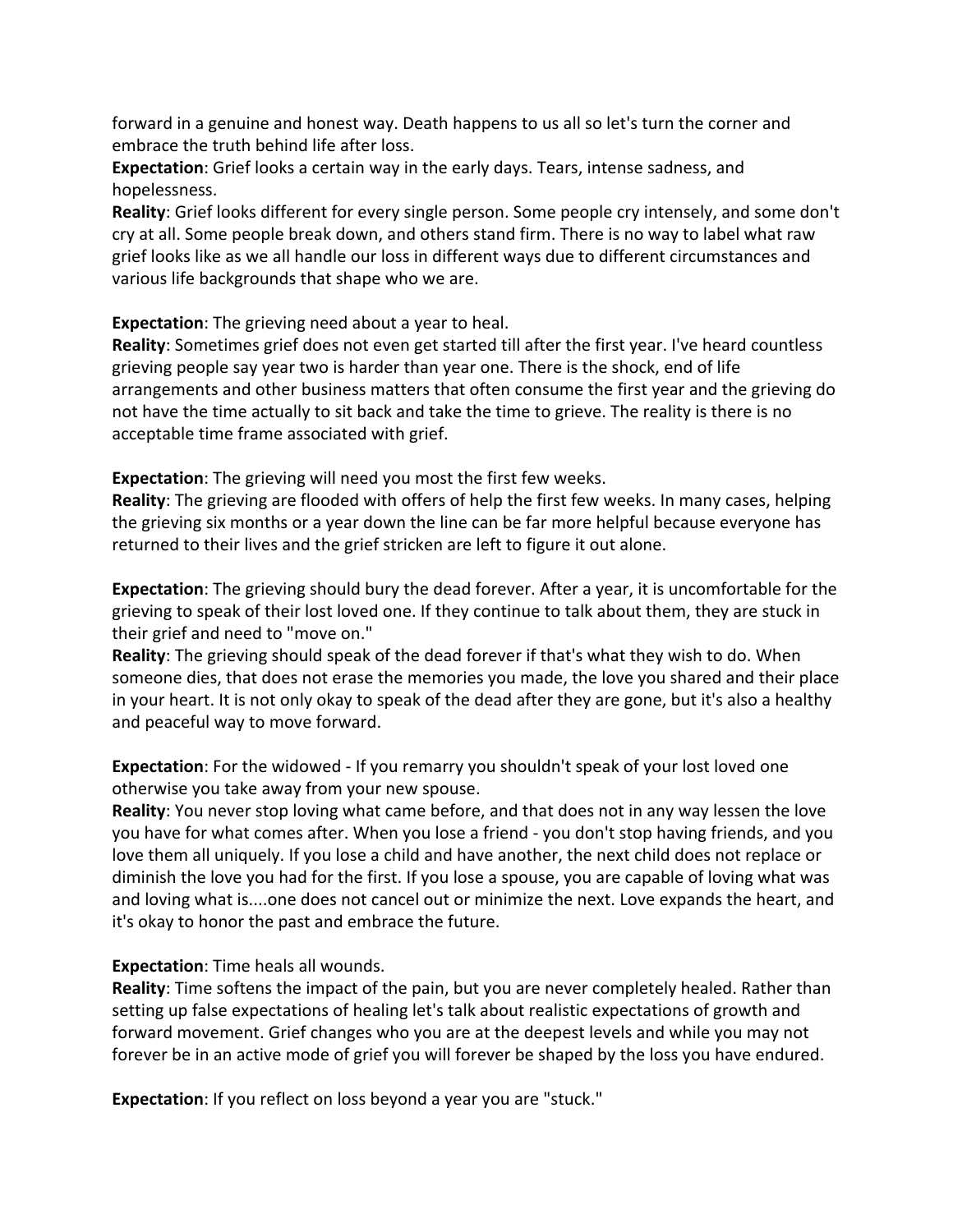**Reality**: Not a day goes by where I am not personally affected by my loss. Seeing my children play sports, looking at my son who is the carbon copy of his Dad or hearing a song on the radio or smell in the air. Loss because part of who you are and even though I don't choose to dwell on grief it has a way of sneaking in now and again even when I'm most in love with life at the current moment. It's not because we dwell or focus, and it's not because we don't make daily choices to move forward. It's because we loved and we lost, and it touches us for the remainder of our days in the most profound ways.

**Expectation**: When you speak of the dead you make the griever sad, so it's best not to bring them up.

**Reality**: When we talk about our lost loved one we are often happy and filled with joy. My loss was six and a half years ago and to this day, my late husband is one of my favorite people to talk and hear about. Hearing his name makes me smile and floods my mind with happy memories of a life well lived. It makes the grieving sadder when everyone around them refuses to say their name. Forgetting they existed is cruel and a perfect example of our stifled need to fix the unfixable.

**Expectation**: If you move forward you never loved them or conversely if you don't move forward you never loved them.

**Reality**: The grieving need to do what is right for them, and nobody knows what that is except the person going through it.

## **Expectation**: It's time to "move on."

**Reality**: There is no moving on - there is only moving forward. From the time death touches our lives we move forward, in fact, we are not given a choice but to move forward. However, we never get to a place where the words move on resonate. The words "move on" have a negative connotation to the grieving. They suggest a closure that is nonexistent and a fictitious door we pass through.

**Expectation**: Grief is a linear process and a series of steps to be taken. Each level is neatly defined and the order predetermined.

**Reality**: Grief is an ugly mess full of pitfalls, missteps, sinking, and swimming. Like a game of shoots and ladders, you never know when the board might pull you back and send you down the ladder screaming at the top of your lungs. Just when you think you've arrived at the finish, you draw a card that sends you back to start and just when it appears you've lost the game you jump ahead and come one step closer to the front of the line.

**Expectation**: The grieving should seek professional forms of counseling exclusively. **Reality:** The grieving should seek professional forms of counseling but also the grieving should look strongly towards alternative modes of therapy like fitness, art, music, meditation, journaling and animal therapy. The grieving should take an "active" part in their grief process and understand that coping comes in many different forms for all the different people who walk this earth.